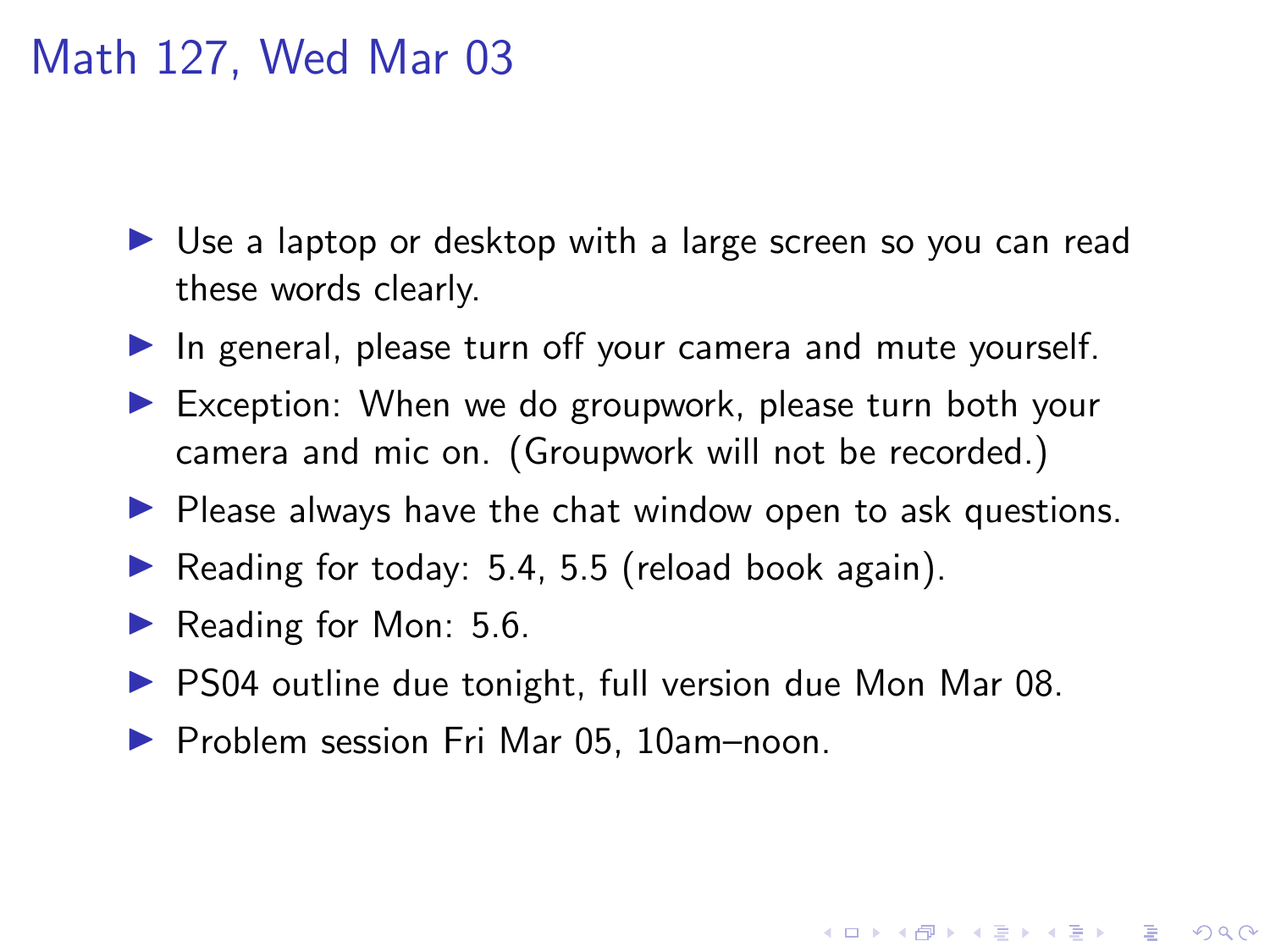Recap: Subspaces and linear combinations

$$
Ffield F=F_{p,Q,C}
$$

**KORKARYKERKER POLO** 

#### Definition

For  $n \in \mathbb{N}$ , a subspace of  $F^n$  is  $W \subseteq F^n$  s.t.:

- 1. W contains the zero vector  $\mathbf{0}$ ;
- 2. (Closed under +) For any  $v, w \in W$ , we have  $v + w \in W$ ; and
- 3. (Closed under scalar multiplication) For any  $v \in W$  and  $a \in F$ , we have  $a\mathbf{v} \in W$ .

Let  $\mathbf{v}_1,\ldots,\mathbf{v}_k$  be vectors in  $F^n$ . A linear combination of  $\mathbf{v}_1, \ldots, \mathbf{v}_k$  is a vector of the form

$$
a_1\textbf{v}_1+\cdots+a_k\textbf{v}_k
$$

for  $a_i \in F$ .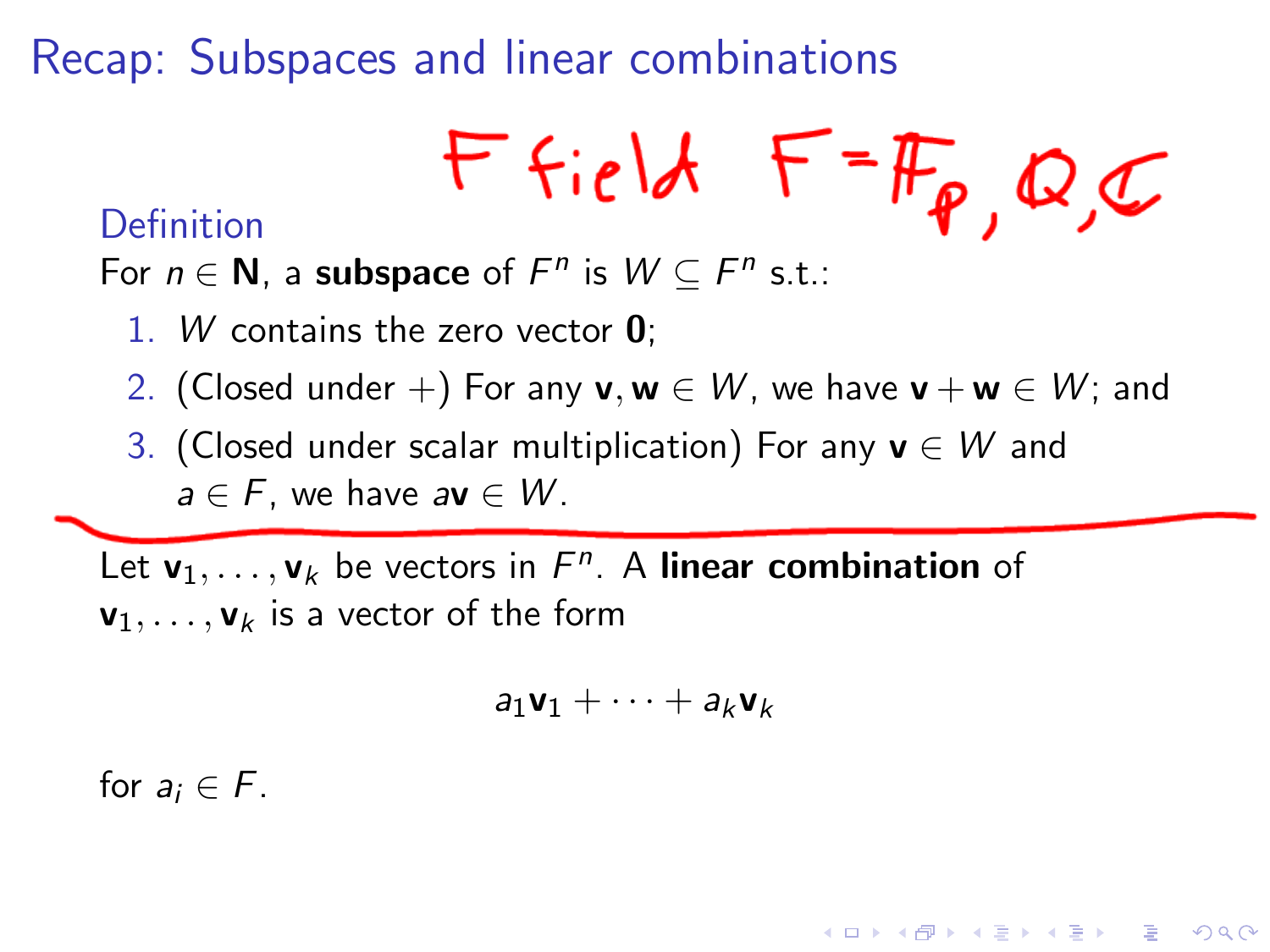### Recap: Spanning and linear independence

| $\mathbf{v}_1, \ldots, \mathbf{v}_k$ vectors in $F^n$ , $W$ a subspace of $F^n$ .                       |                                                                                                                 |
|---------------------------------------------------------------------------------------------------------|-----------------------------------------------------------------------------------------------------------------|
| Span of $\{\mathbf{v}_1, \ldots, \mathbf{v}_k\}$ is                                                     |                                                                                                                 |
| $\bigcap$                                                                                               | span $\{\mathbf{v}_1, \ldots, \mathbf{v}_k\} = \{a_1\mathbf{v}_1 + \cdots + a_k\mathbf{v}_k \mid a_i \in F\}$ . |
| $\bigcup$ To say $\{\mathbf{v}_1, \ldots, \mathbf{v}_k\}$ spans $W$ means both of the following hold:\n |                                                                                                                 |
| $\bigcup$ To say $\{\mathbf{v}_1, \ldots, \mathbf{v}_k\}$ spans $W$ means both of the following hold:\n |                                                                                                                 |
| 1. Each of the vectors $\mathbf{v}_1, \ldots, \mathbf{v}_k$ is contained in $W$ .\n                     |                                                                                                                 |
| 2. Every $\mathbf{x} \in W$ is a linear combination of $\mathbf{v}_1, \ldots, \mathbf{v}_k$ .\n         |                                                                                                                 |

To say  $\{v_1, \ldots, v_k\}$  linearly independent means: if

$$
a_1\mathbf{v}_1+\cdots+a_k\mathbf{v}_k=\mathbf{0}
$$

then

$$
all a_i = 0.
$$

KO K K Ø K K E K K E K V K K K K K K K K K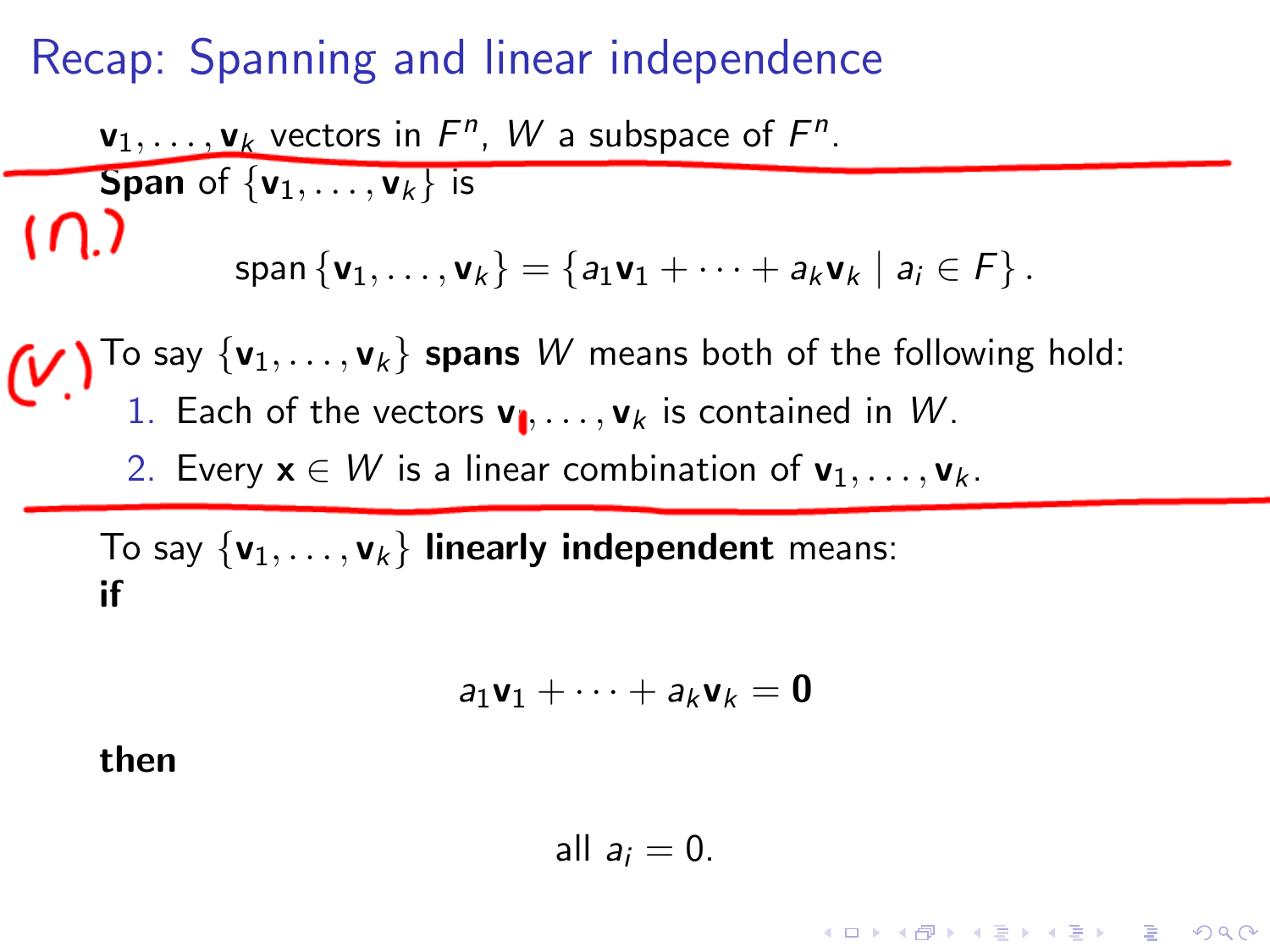Basis, dimension, coordinates

W subspace of  $F^n$ .

A **basis** for W is a linearly independent subset  $\{v_1, \ldots, v_k\}$  of W that also spans  $W$ .

dim  $W = k$  means that W has a basis with k vectors in it.

Theorem

 ${\blacktriangleright} \{ {\sf v}_1, \ldots, {\sf v}_k \}$  be a basis for  $W$ . Then for every  ${\sf w} \in W$ , there exists unique  $a_1, \ldots, a_k \in F$  s.t.

$$
w = a_1v_1 + \dots + a_kv_k
$$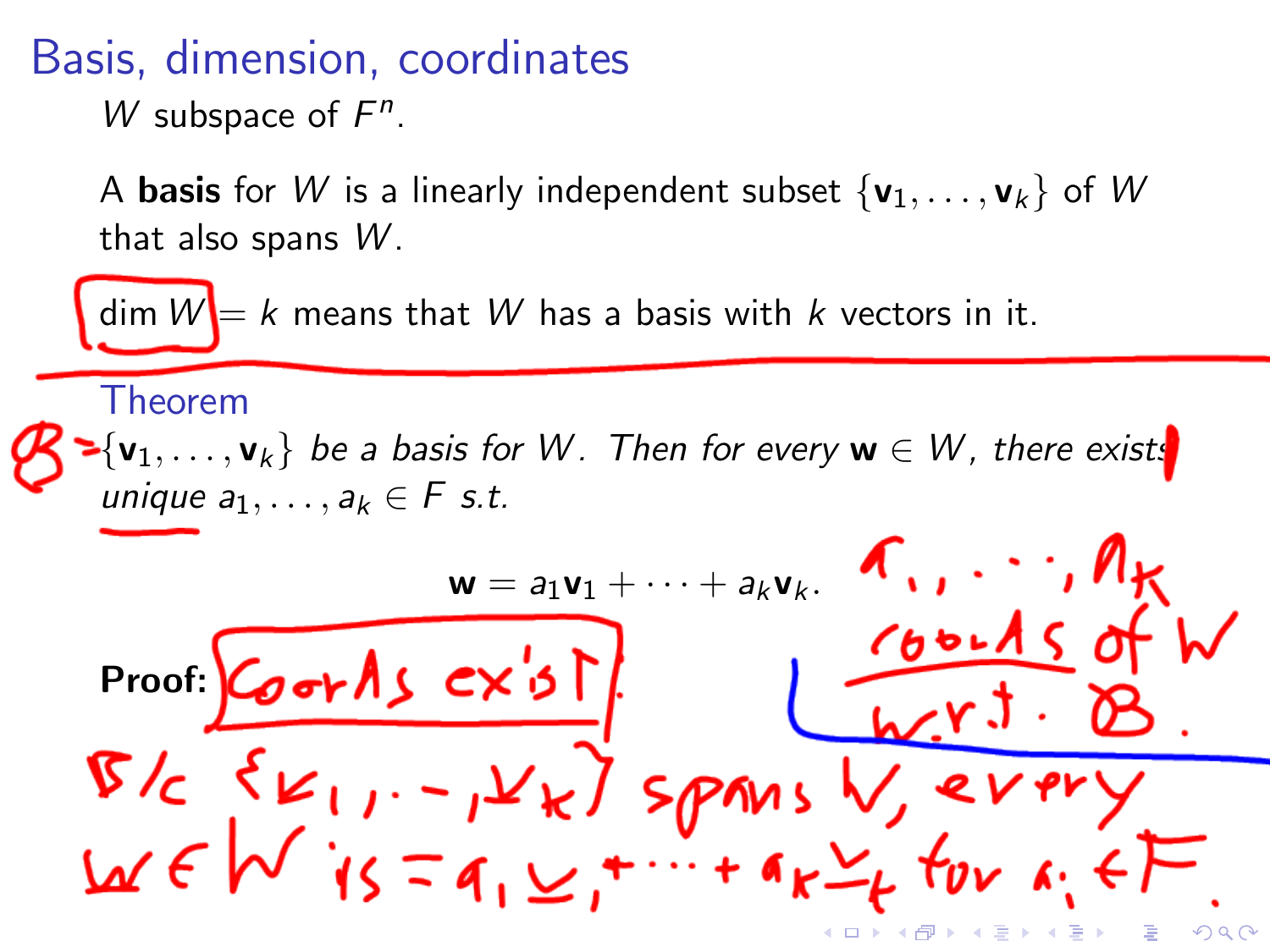Coards unique Spose  $\underline{w} = a_1 \underline{v_1} + \cdots + a_k \underline{v_k}$ gnd  $\underline{w} = b_{1}v_{1} + \cdots + b_{k}u_{k}$  $0 = (a, -b) + ... + (a_{k}-b_{k}) \vee k$  $Sinc\{v_1...v_k\}lin\{v_1\}$ <br>  $q_1-b_1=0,..., q_k-b_k=0$ <br>  $\Rightarrow q_1=b_1,..., a_k=b_k$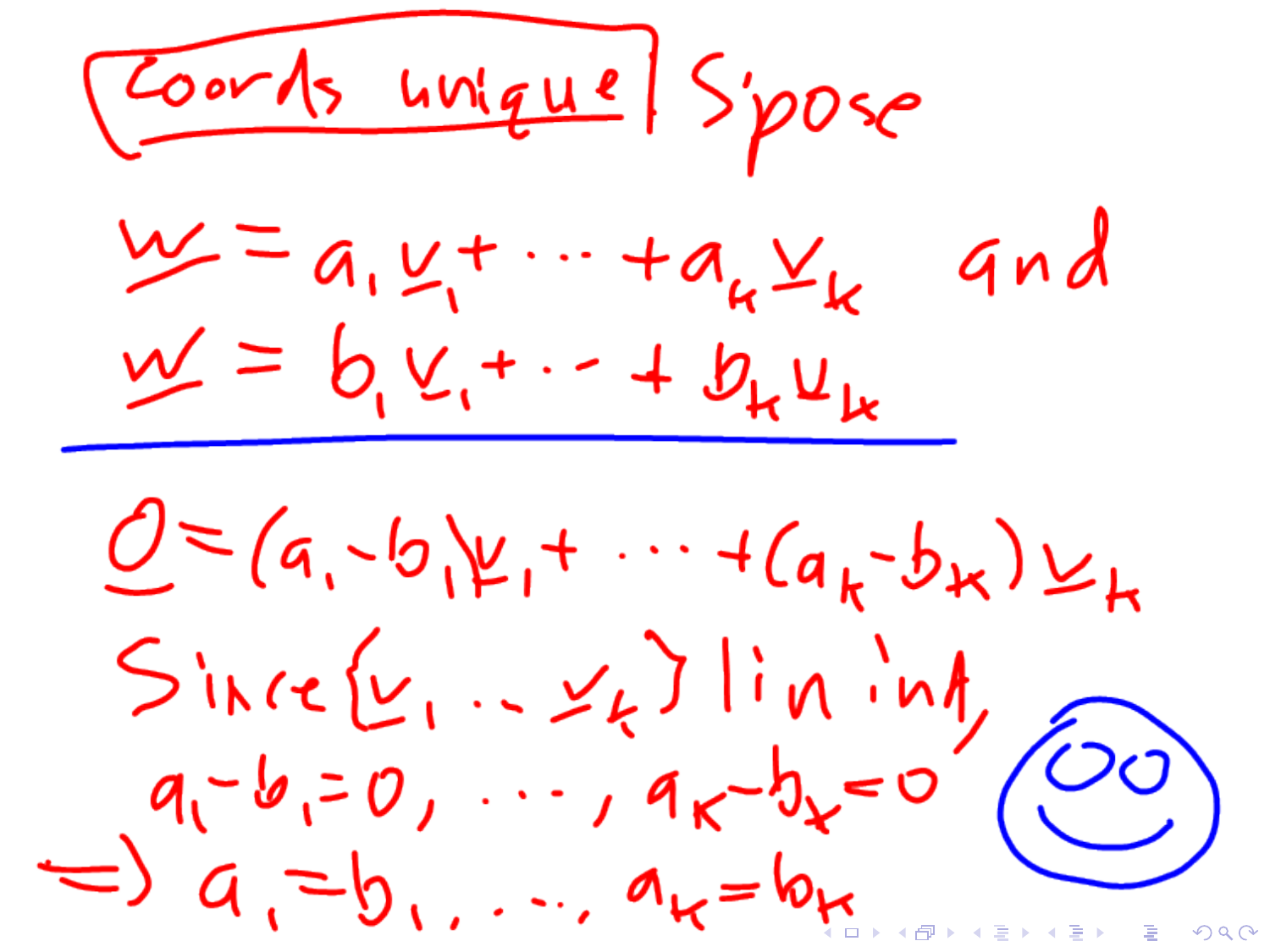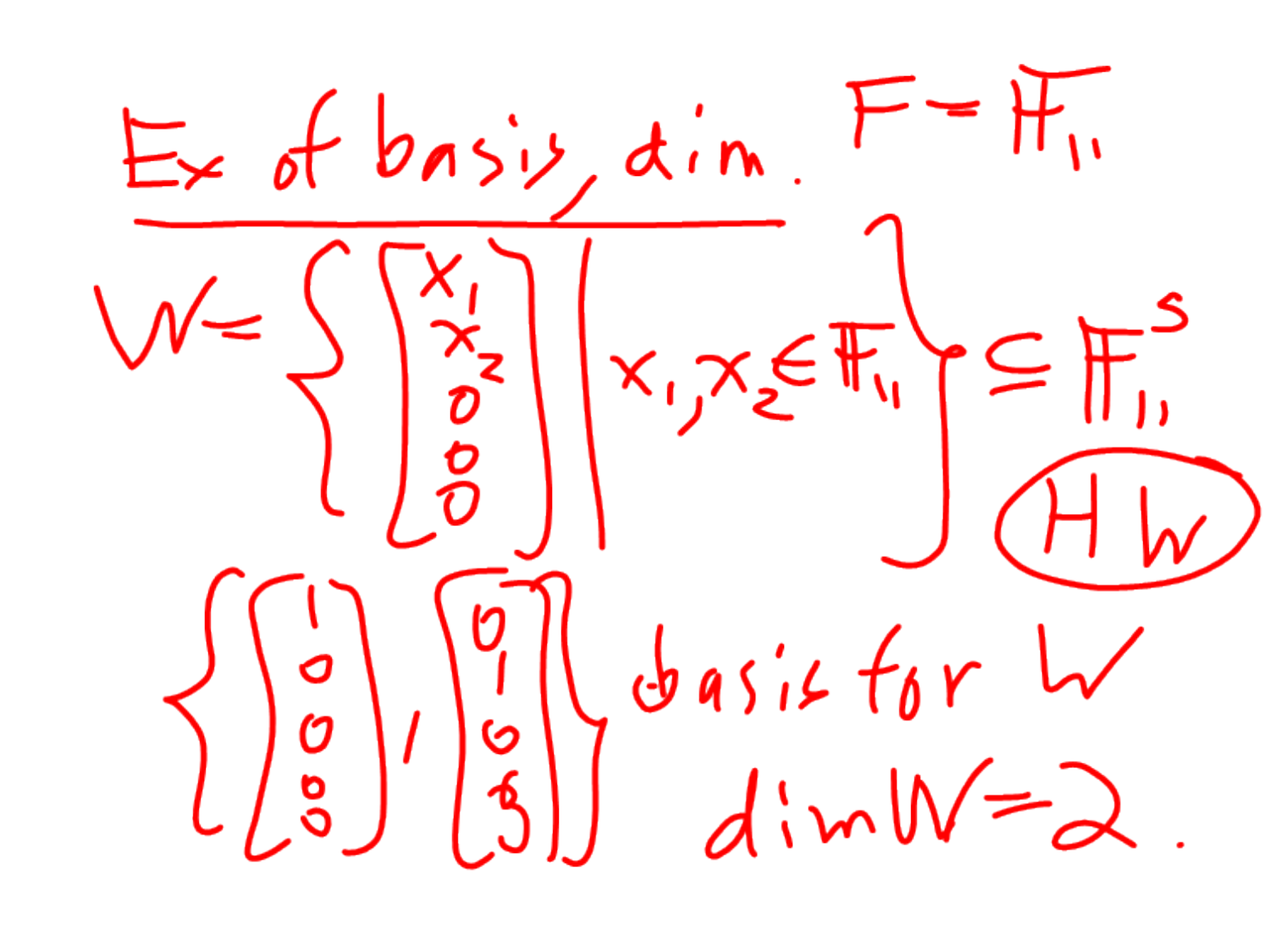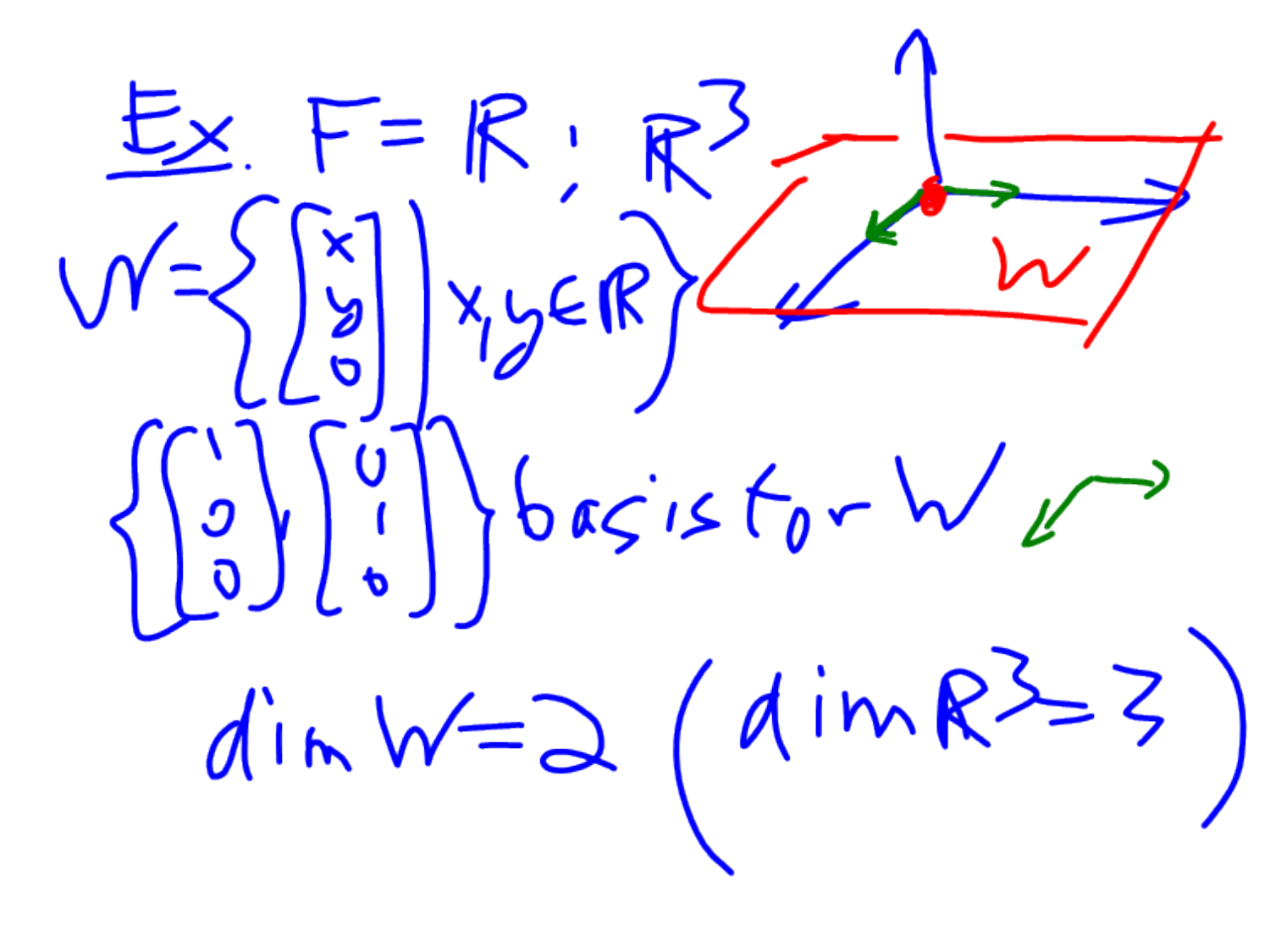### The foundations of linear algebra

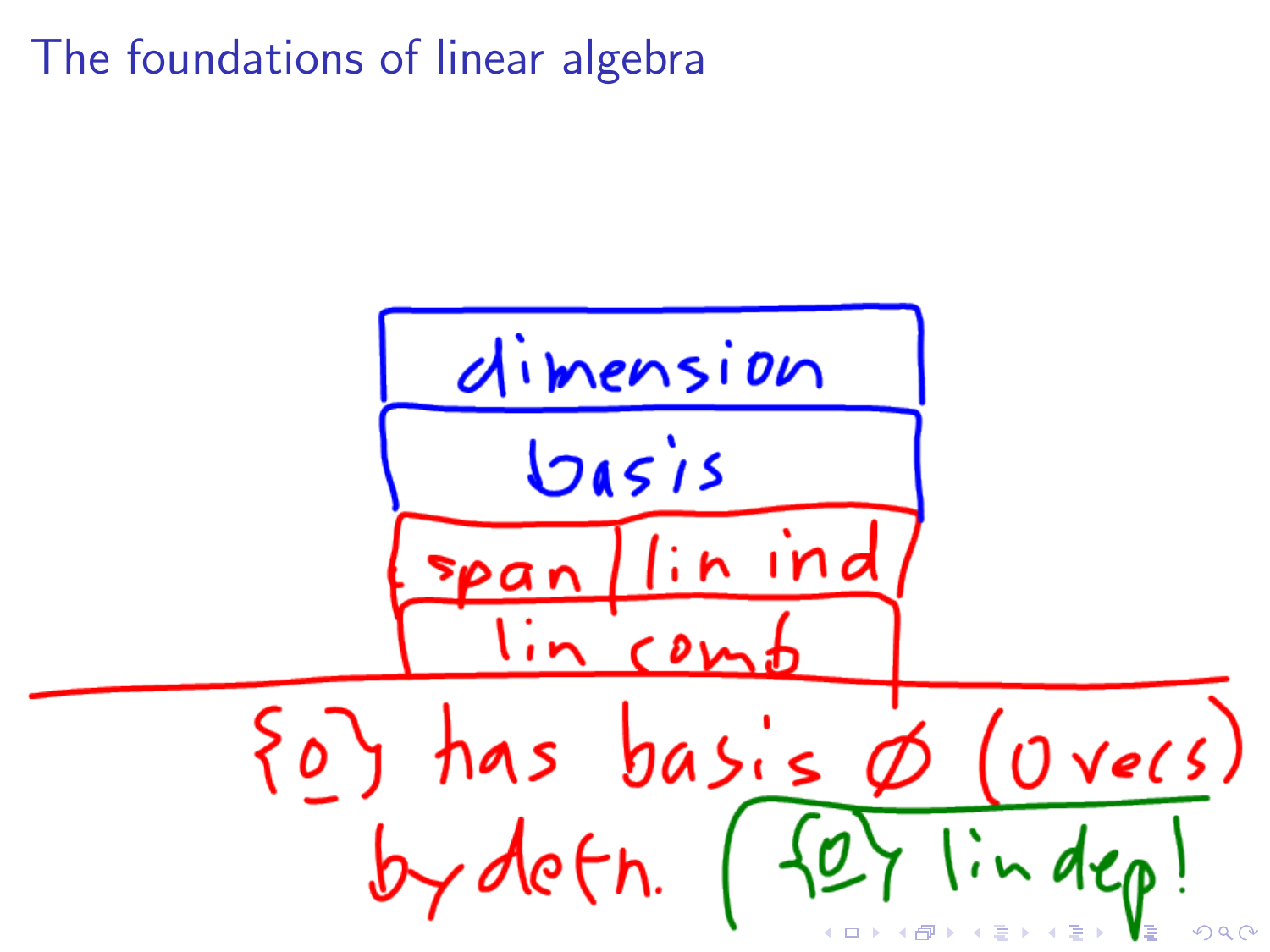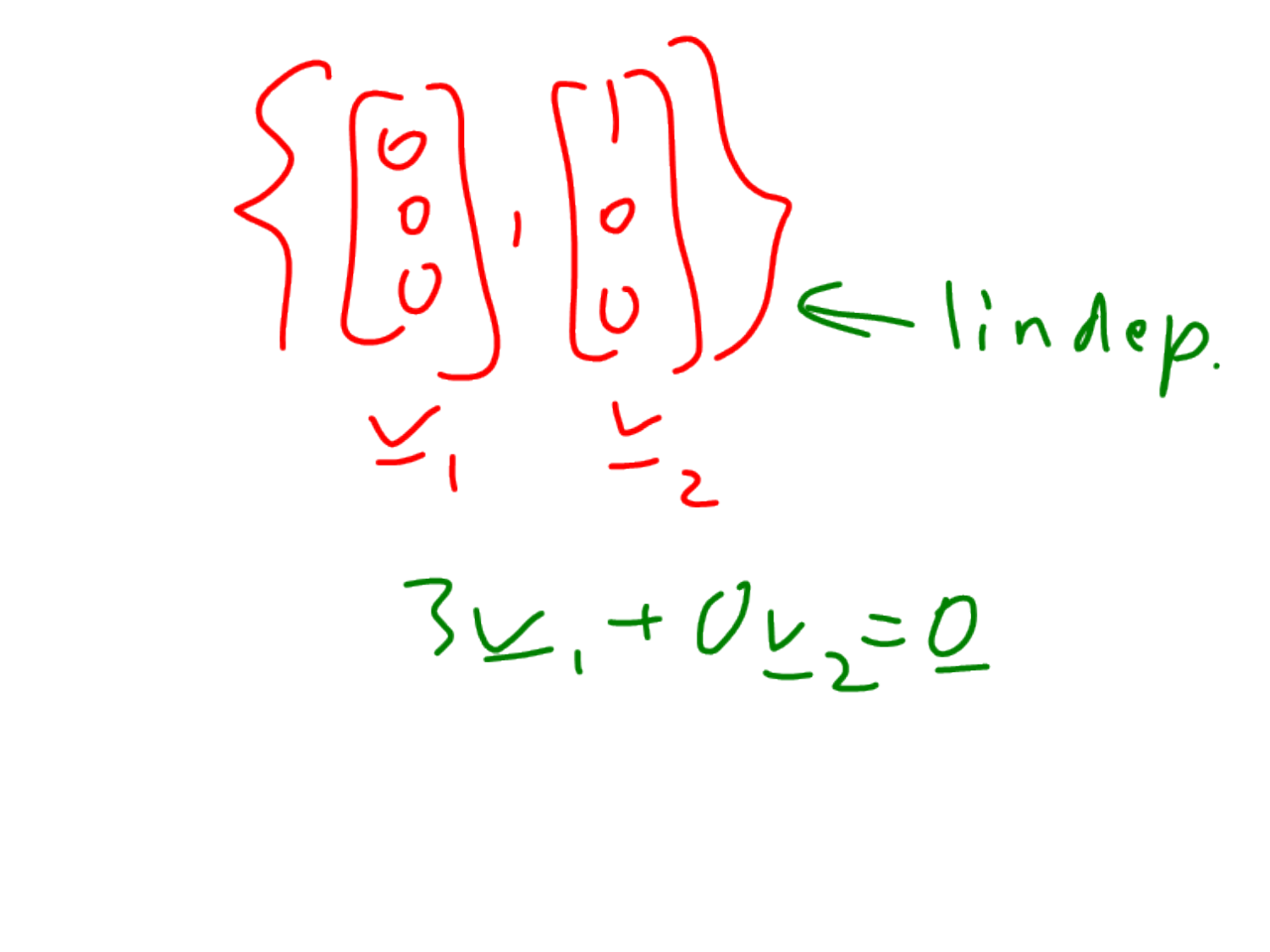# What could possibly go wrong? What do we need to compute?

- Is it possible for a subspace  $W$  to have one basis with 5 vectors and another basis with 7 vectors? In other words, is it possible for the dimension of W to be both 5 and 7?
- In Is it possible for  $F^8$  to contain a subspace of dimension 10? In other words, is it possible for a smaller space to have a larger dimension?
- Can we find a subspace of  $F^n$  that doesn't have a basis at all?
- Given a subspace W of  $F^n$  and vectors  $\{v_1, \ldots, v_k\}$  that span W, how can we check that  $\{v_1, \ldots, v_k\}$  is a basis for W?

 $\mathbf{E} = \mathbf{A} \oplus \mathbf{B} + \mathbf{A} \oplus \mathbf{B} + \mathbf{A} \oplus \mathbf{B} + \mathbf{A} \oplus \mathbf{A}$ 

 $2990$ 

Given a subspace W of  $F^n$ , how can we find a basis for W?

Answers: Matrices and Gaussian reduction (RREF).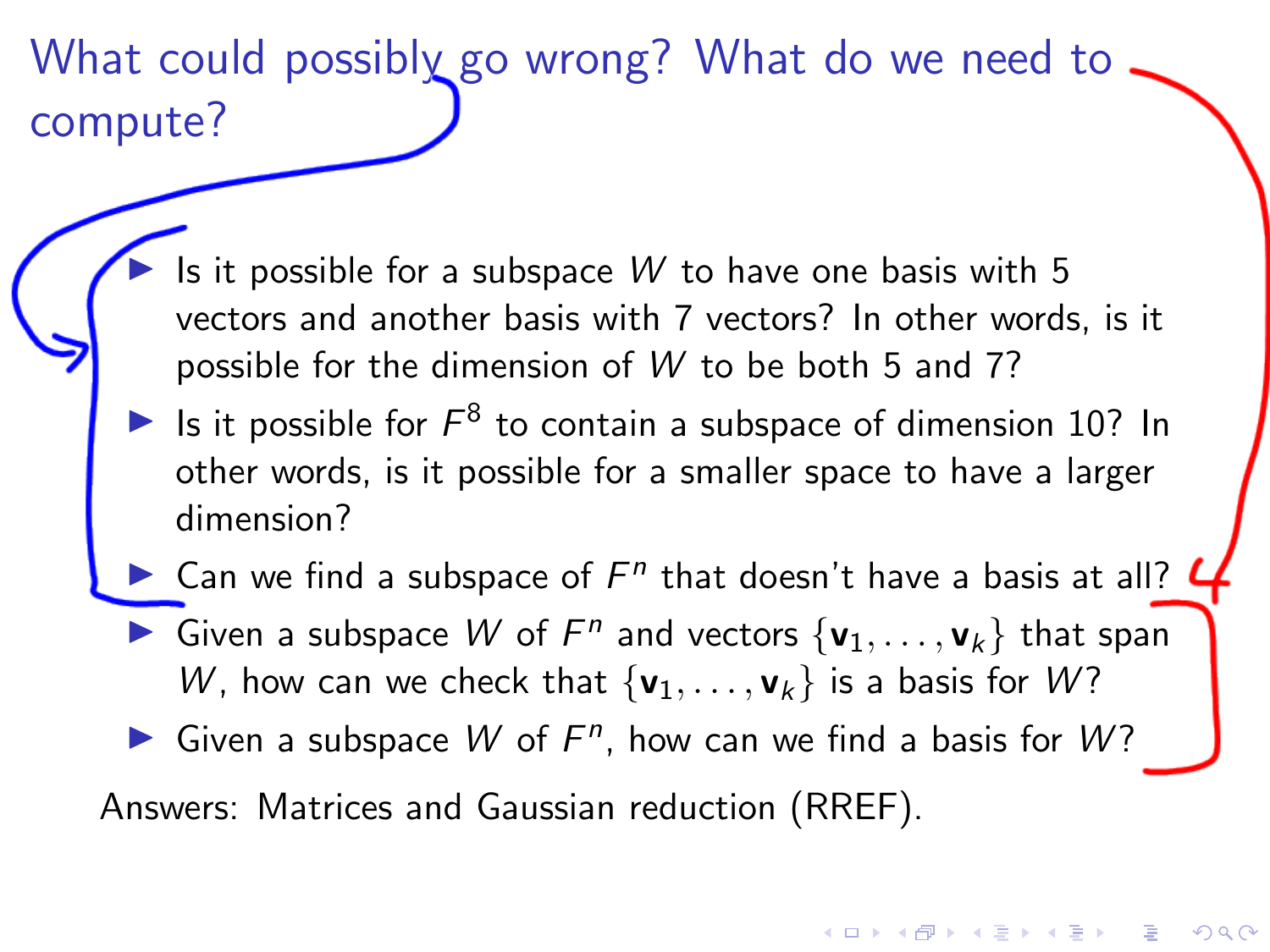**Matrices** 

<span id="page-10-0"></span>An  $n \times k$  matrix over F is  $A = \begin{bmatrix} a_{11} & \cdots & a_{1k} \\ \vdots & & \vdots \\ a_{n1} & \cdots & a_{nk} \end{bmatrix}$  $A + B = \begin{bmatrix} a_{11} & a_{1k} \\ \vdots & \vdots \\ a_{n1} & a_{nk} \end{bmatrix} + \begin{bmatrix} b_{11} & \cdots & b_{1k} \\ \vdots & \ddots & \vdots \\ b_{n1} & \cdots & b_{nk} \end{bmatrix}$ matrix addition  $= \begin{bmatrix} a_{11} + b_{11} & \cdots & a_{1k} + b_{1k} \\ \vdots & \ddots & \vdots \\ a_{n1} + b_{n1} & \cdots & a_{nk} + b_{nk} \end{bmatrix}$  $cA = c \begin{bmatrix} a_{11} & \cdots & a_{1k} \\ \vdots & \ddots & \vdots \\ a_{n1} & \cdots & a_{nk} \end{bmatrix} = \begin{bmatrix} ca_{11} & \cdots & ca_{1k} \\ \vdots & \ddots & \vdots \\ ca_{n1} & \cdots & ca_{nk} \end{bmatrix}$ matrix scalar mult **伊 ▶ 4 ミ ▶ 4 ミ ▶**  $\Omega$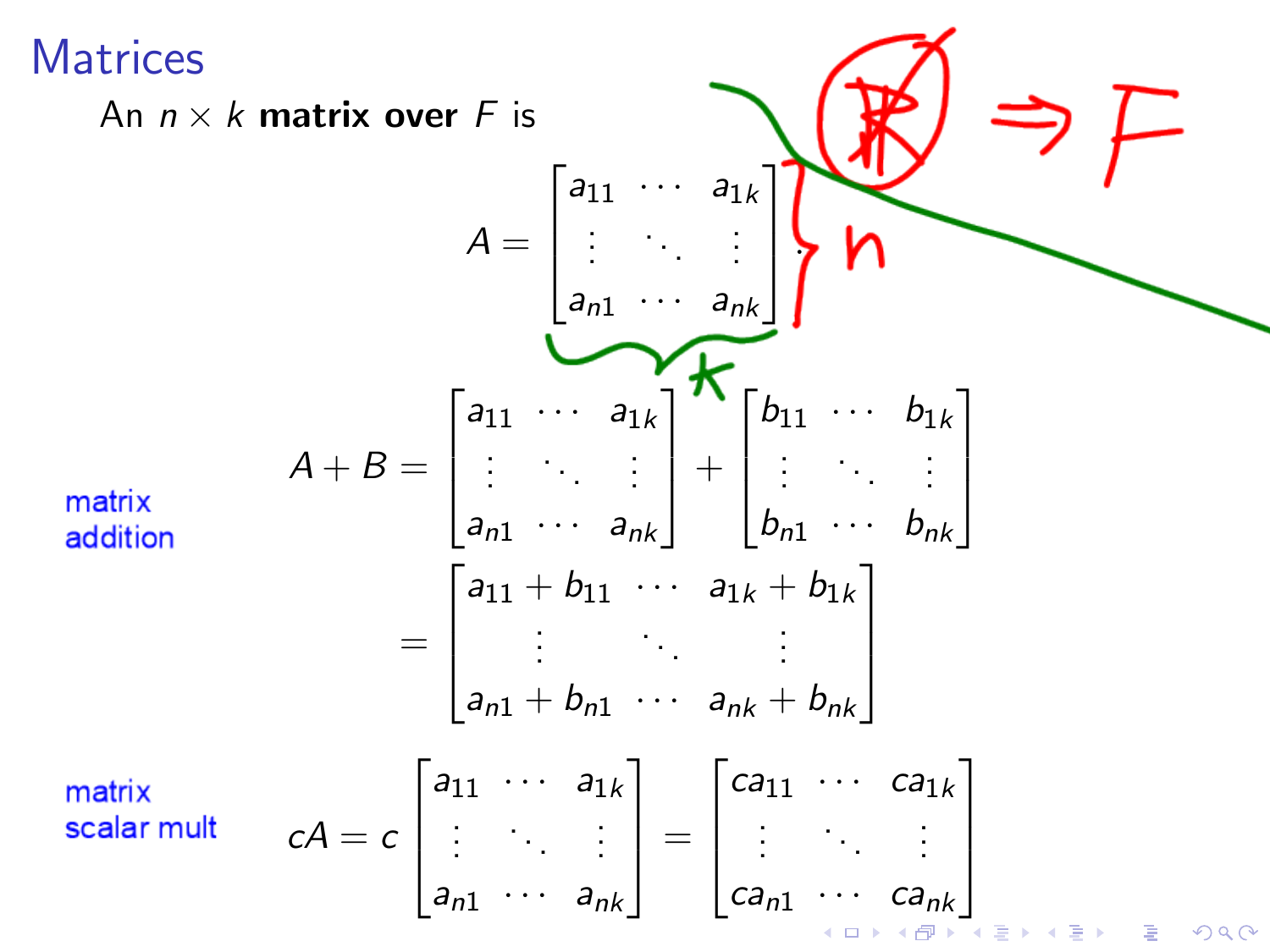<span id="page-11-0"></span>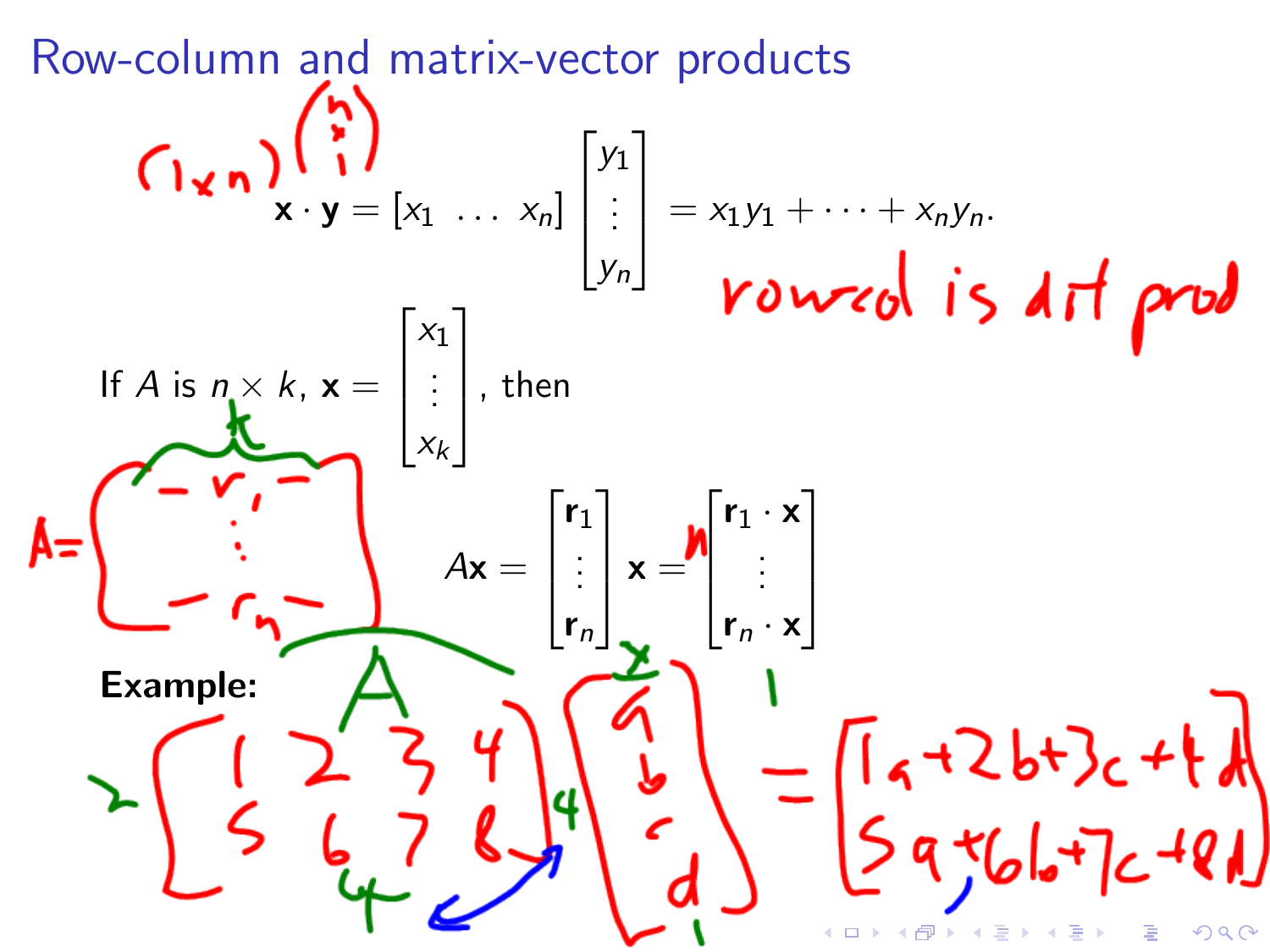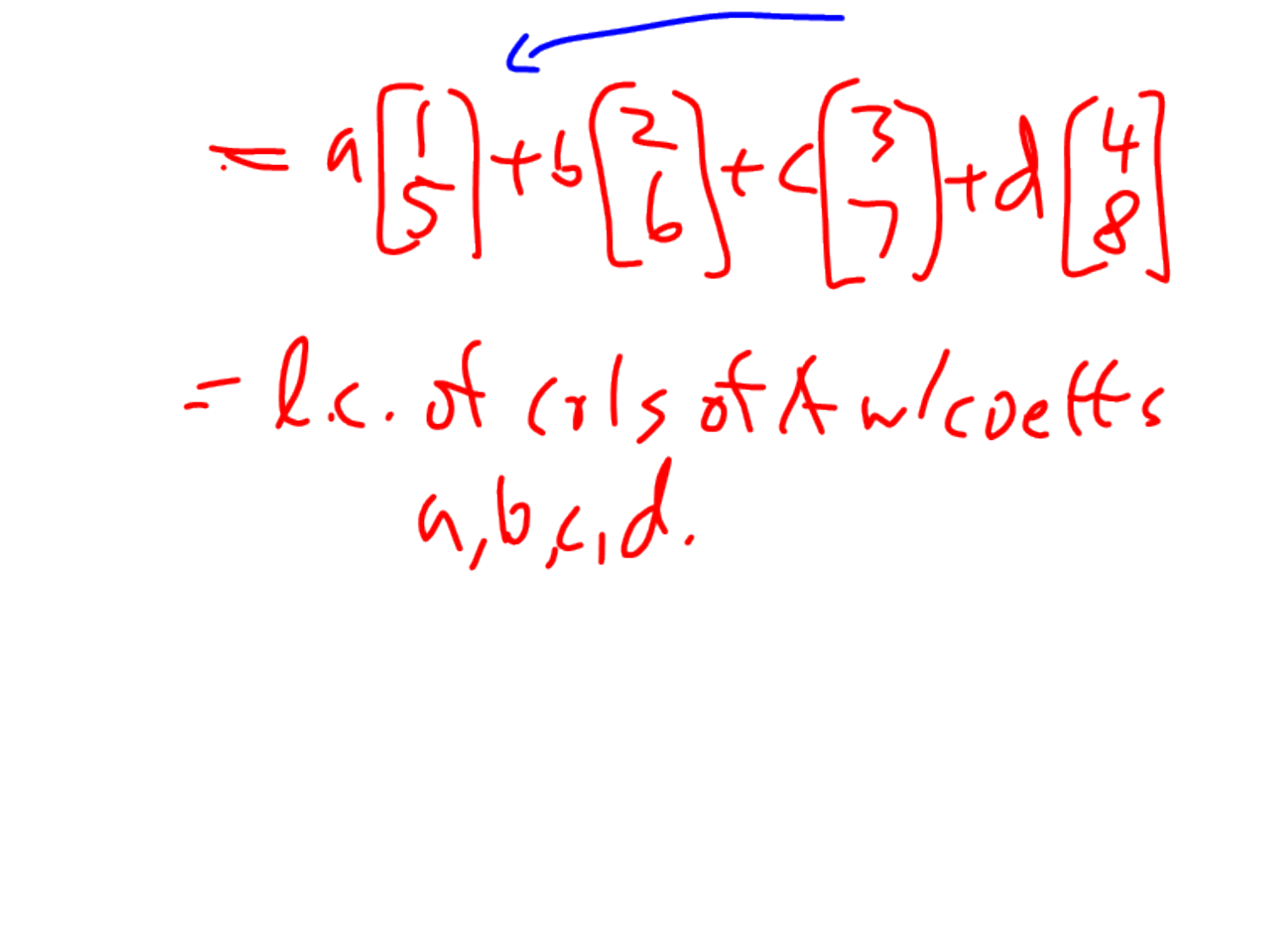#### An important observation worth its own slide

Suppose:

\n- A is 
$$
n \times k
$$
;
\n- Columns of A are  $\alpha_1, \ldots, \alpha_k$ ; and
\n- $\mathbf{x} = \begin{bmatrix} x_1 \\ \vdots \\ x_k \end{bmatrix}$ .
\n- Then
\n

$$
A\mathbf{x} = x_1\alpha_1 + \cdots + x_k\alpha_k.
$$

Ax is the linear combination of the columns of A with coefficients given by the entries of x.

K ロ ▶ K 個 ▶ K 할 ▶ K 할 ▶ ( 할 → ) 익 Q Q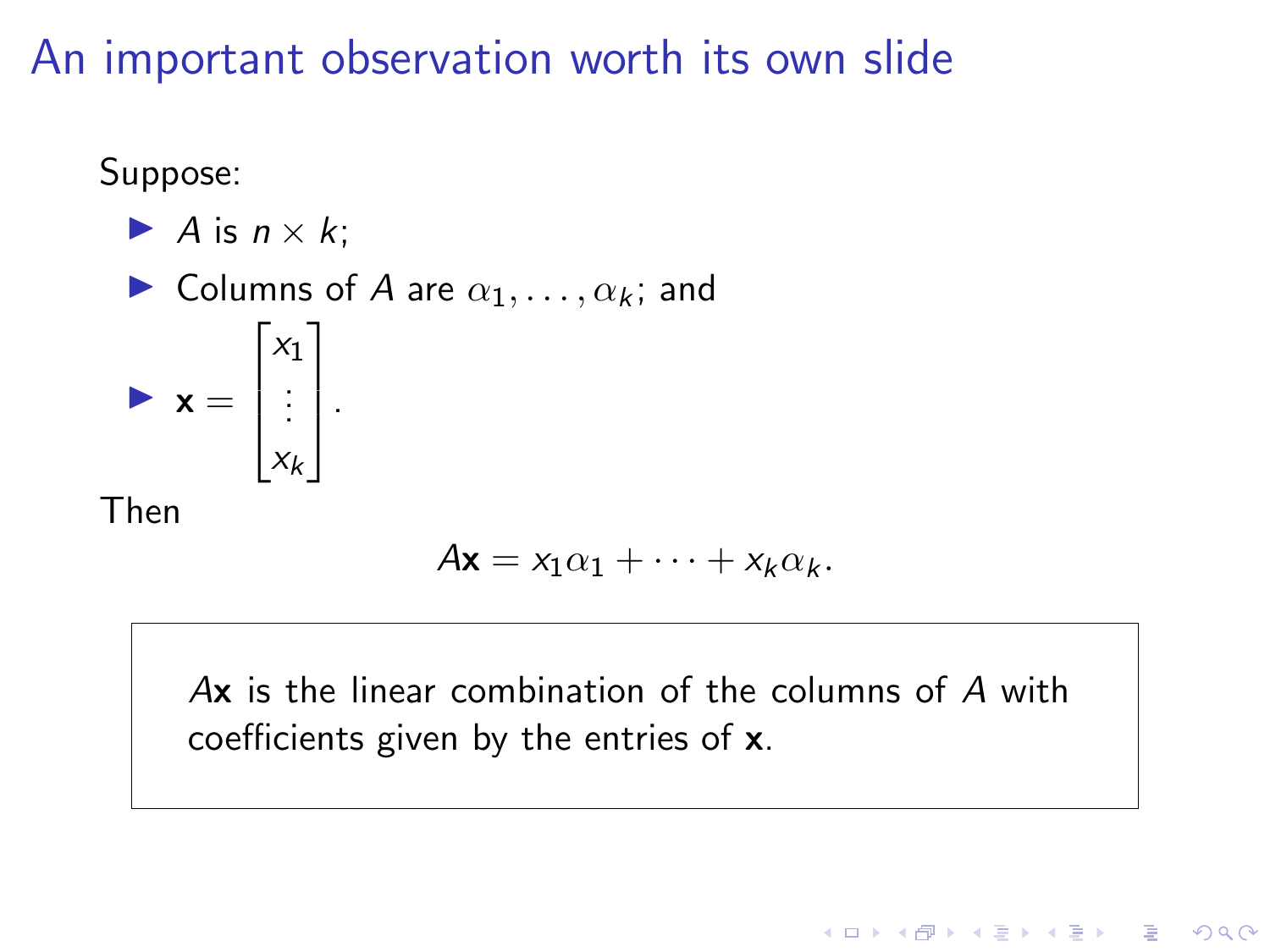## Matrix multiplication

 $\blacktriangleright$  A  $n \times k$ , B  $k \times s$ ;

Suppose:



 $\blacktriangleright$   $\mathbf{r}_1, \ldots, \mathbf{r}_n$  the rows of A,  $\mathbf{b}_1, \ldots, \mathbf{b}_s$  the columns of B. Then

$$
AB = [Ab_1 \dots Ab_s] = \begin{bmatrix} r_1 \cdot b_1 & \cdots & r_1 \cdot b_s \\ \vdots & \ddots & \vdots \\ r_n \cdot b_1 & \cdots & r_n \cdot b_s \end{bmatrix}.
$$

Can show that matrix multiplication is associative:

$$
(AB)C = A(BC)
$$

and distributive:

$$
A(B+C) = AB + AC \qquad (A+B)C = AC + AB
$$

**KORKARYKERKER POLO** 

but not commutative.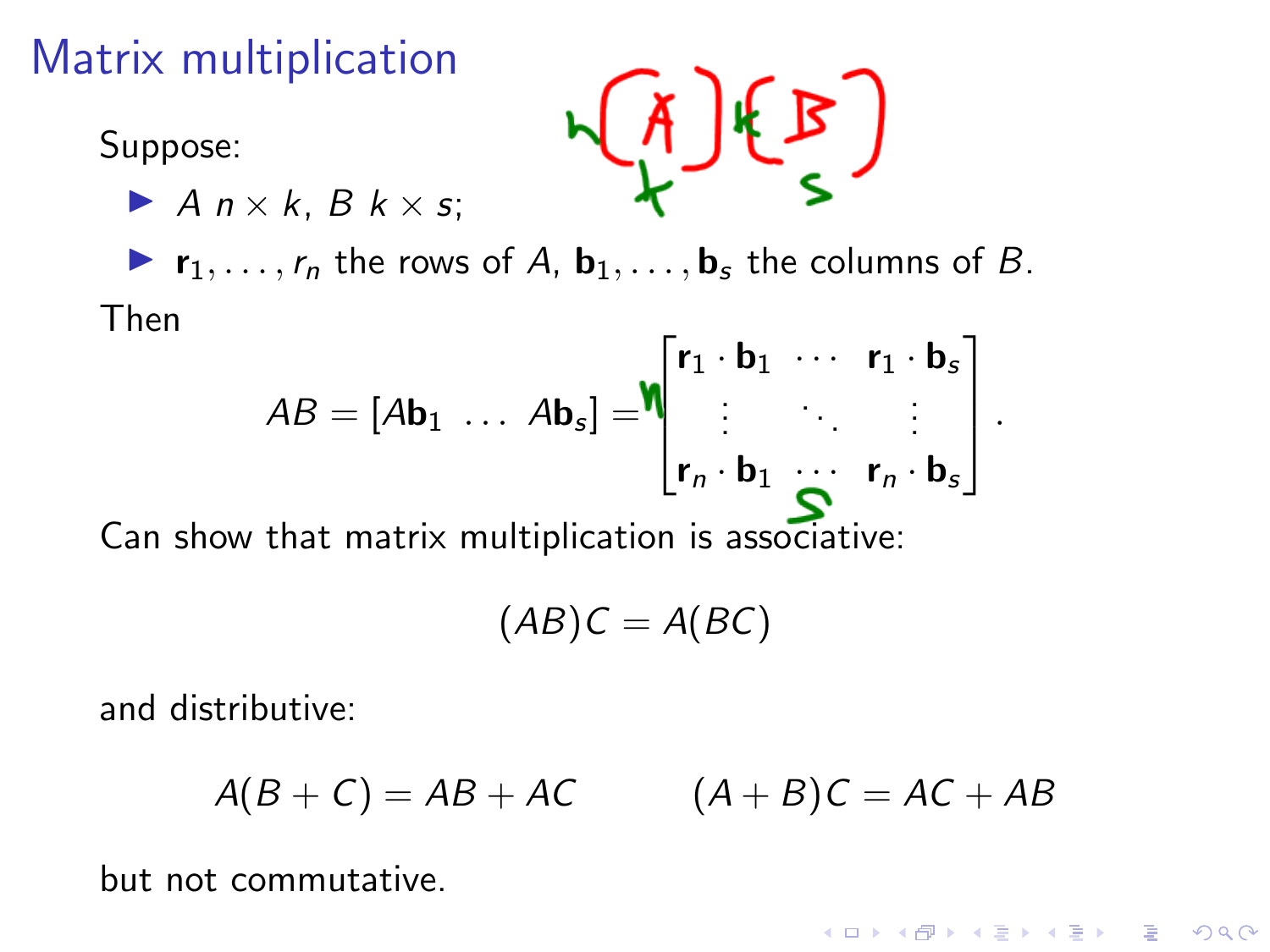Nullspace and column space<br>Suppose A is  $n \times k$ .<br>Suppose A is  $n \times k$ .

Suppose A is  $n \times k$ .

- $\triangleright$  Column space of A, or Col(A), is defined to be the span of the columns of A, which is therefore a subspace of  $F<sup>n</sup>$ .
- Nullspace of A, or Null(A), is a subset of  $F^k$  defined by

$$
\text{Null}(A) = \left\{ \mathbf{x} \in F^k \middle| A\mathbf{x} = \mathbf{0} \right\}.
$$

イロト イ押 トイヨ トイヨ トー

HW: Null(A) is a subspace of  $F^k$ .

The subspaces we'll use will be described either as the span of a given set of vectors (a column space) or the solution set of a system of linear equations (a nullspace).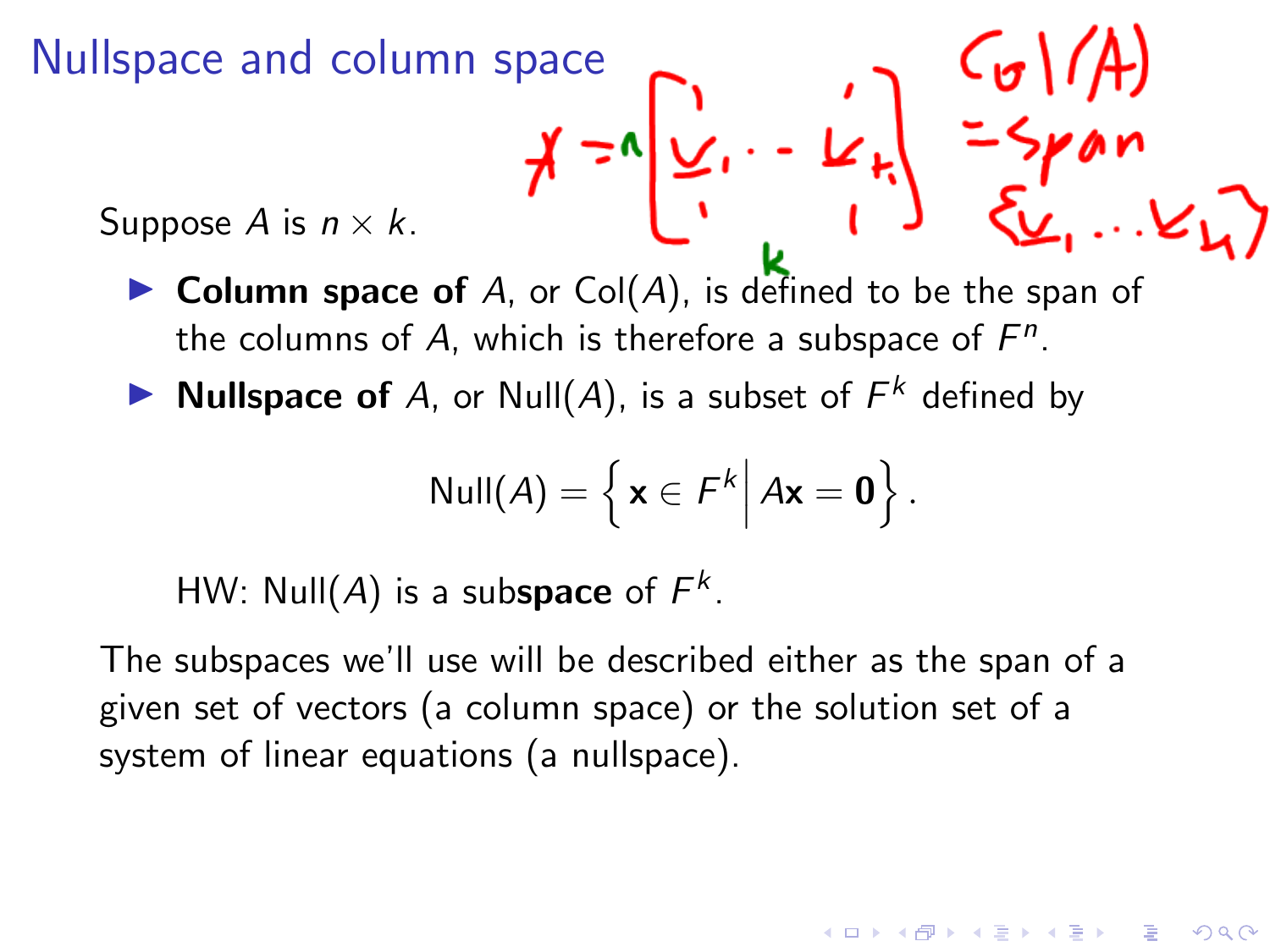#### Back to our important observation

Ax is the linear combination of the columns of A with coefficients given by the entries of x.

So if  $\{v_1, \ldots, v_k\}$  are the columns of a matrix A:

The set  $\{v_1, \ldots, v_k\}$  is linearly independent.

 $\Leftrightarrow$  The only linear combination of  $\{v_1, \ldots, v_k\}$  equal to **0** is when all coefficients are equal to 0.

KELK KØLK VELKEN EL 1990

- $\Leftrightarrow$  The only vector **x** such that  $A\mathbf{x} = \mathbf{0}$  is  $\mathbf{x} = \mathbf{0}$ .
- $\Leftrightarrow$  Null $(A) = \{0\}$ .

I.e., the columns of A are linearly independent if and only if  $Null(A) = \{0\}.$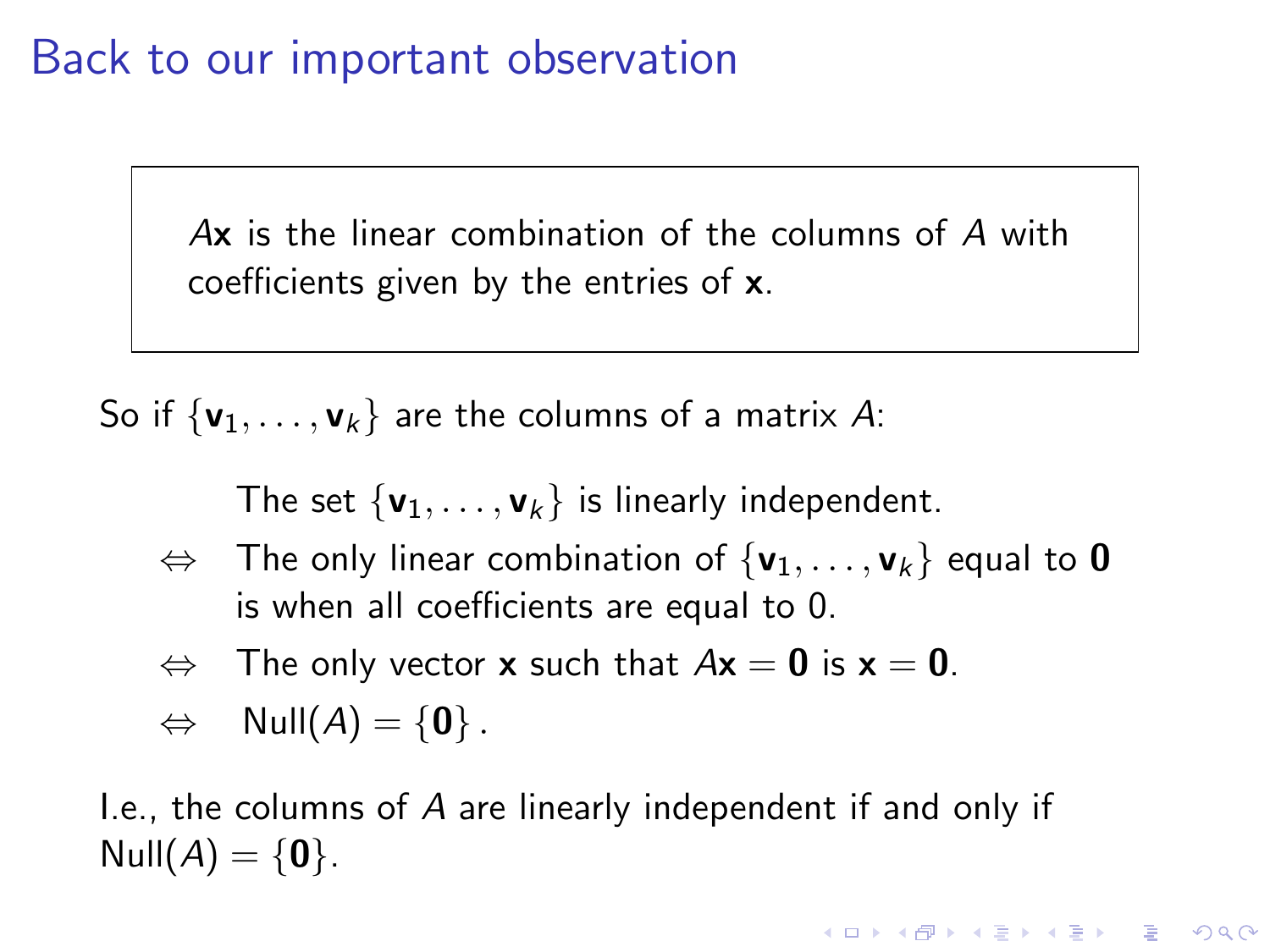So our computational problems boil down to:

A  $n \times k$  over F.

#### Motivating Problem

Determine if Null $(A) = \{0\} \Leftrightarrow$  Columns  $\{v_1, \ldots, v_k\}$  of A are linearly independent.

KELK KØLK VELKEN EL 1990

#### Motivating Problem

Find a basis for the column space  $Col(A)$ .

Motivating Problem

Find a basis for  $Null(A)$ .

Answer for all of these: Gaussian elimination/RREF.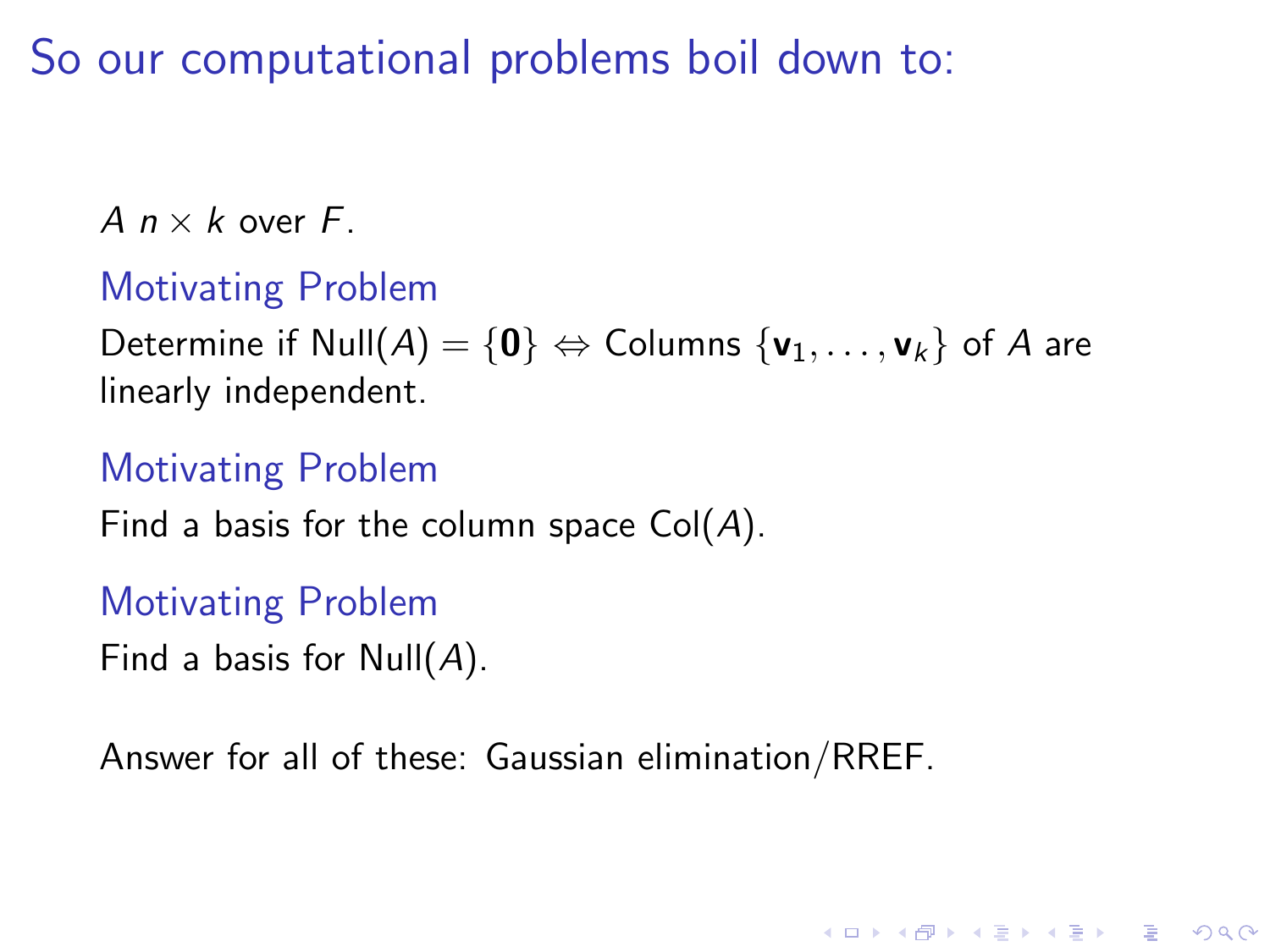## Systems of linear equations

<span id="page-18-0"></span>

Matrix of the homogeneous linear system  $Ax = 0$  is A itself.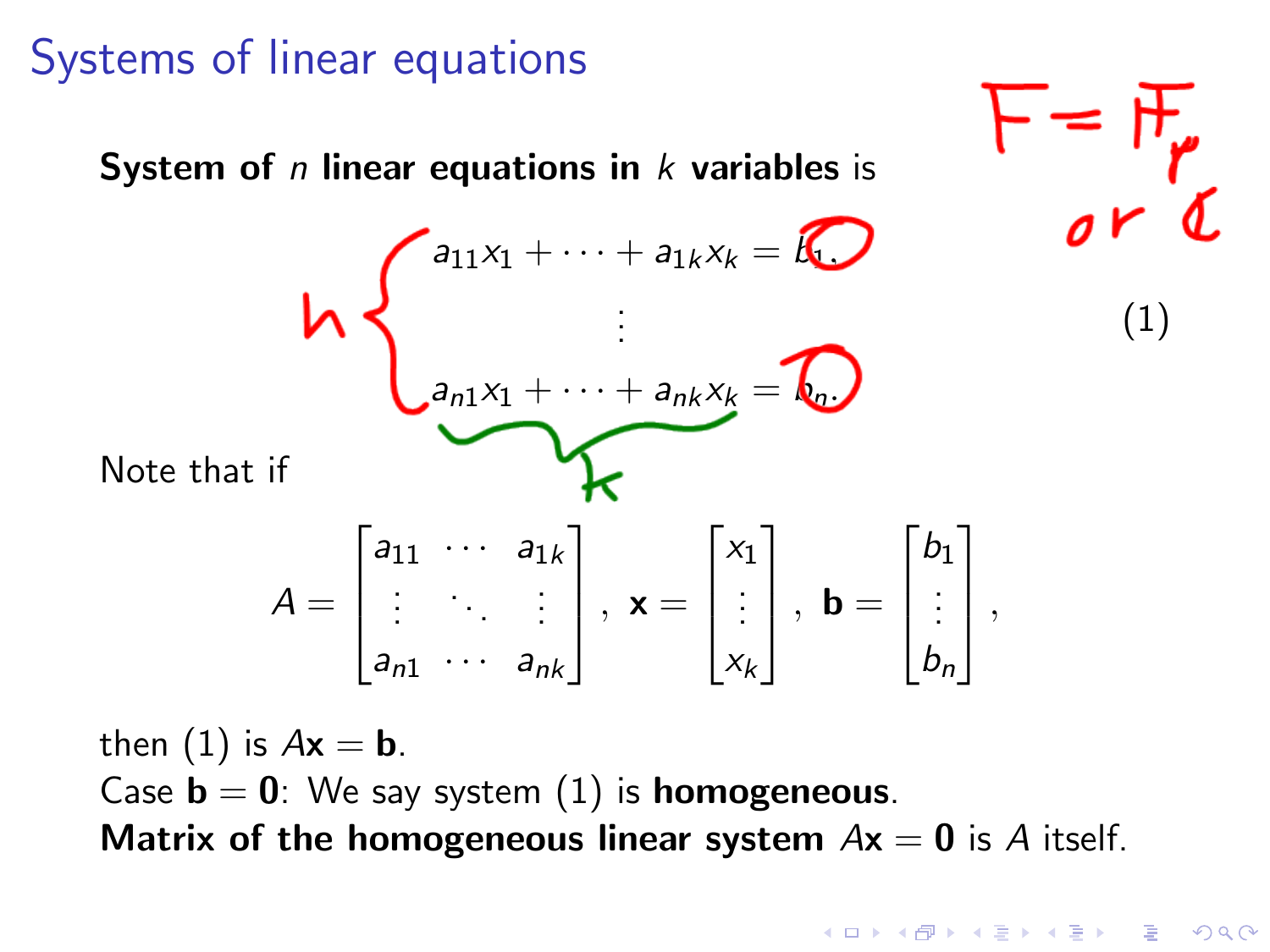## (Reduced) row-echelon form

To say  $A$  is in row-echelon form, or REF, means:

- 1. The leftmost entry of each nonzero row of  $A$  is 1. Heading 1s)
- 2. The leading 1s move strictly to the right as we go down the rows of A.

If A is in REF, columns with leading 1s the pivot columns of A. If  $A$  is in REF, and in addition, all entries above every leading  $1$  are 0, we say that  $A$  is in reduced row-echelon form, or RREF. Example/picture:

$$
A = \begin{bmatrix} 1 & 1 & 1 & 1 \\ 0 & 0 & 0 & 0 & 0 & 0 \\ 0 & 0 & 0 & 0 & 0 & 0 & 0 \\ 0 & 0 & 0 & 0 & 0 & 0 & 11 \end{bmatrix}
$$

**KOD KAR KED KED E YOUN**